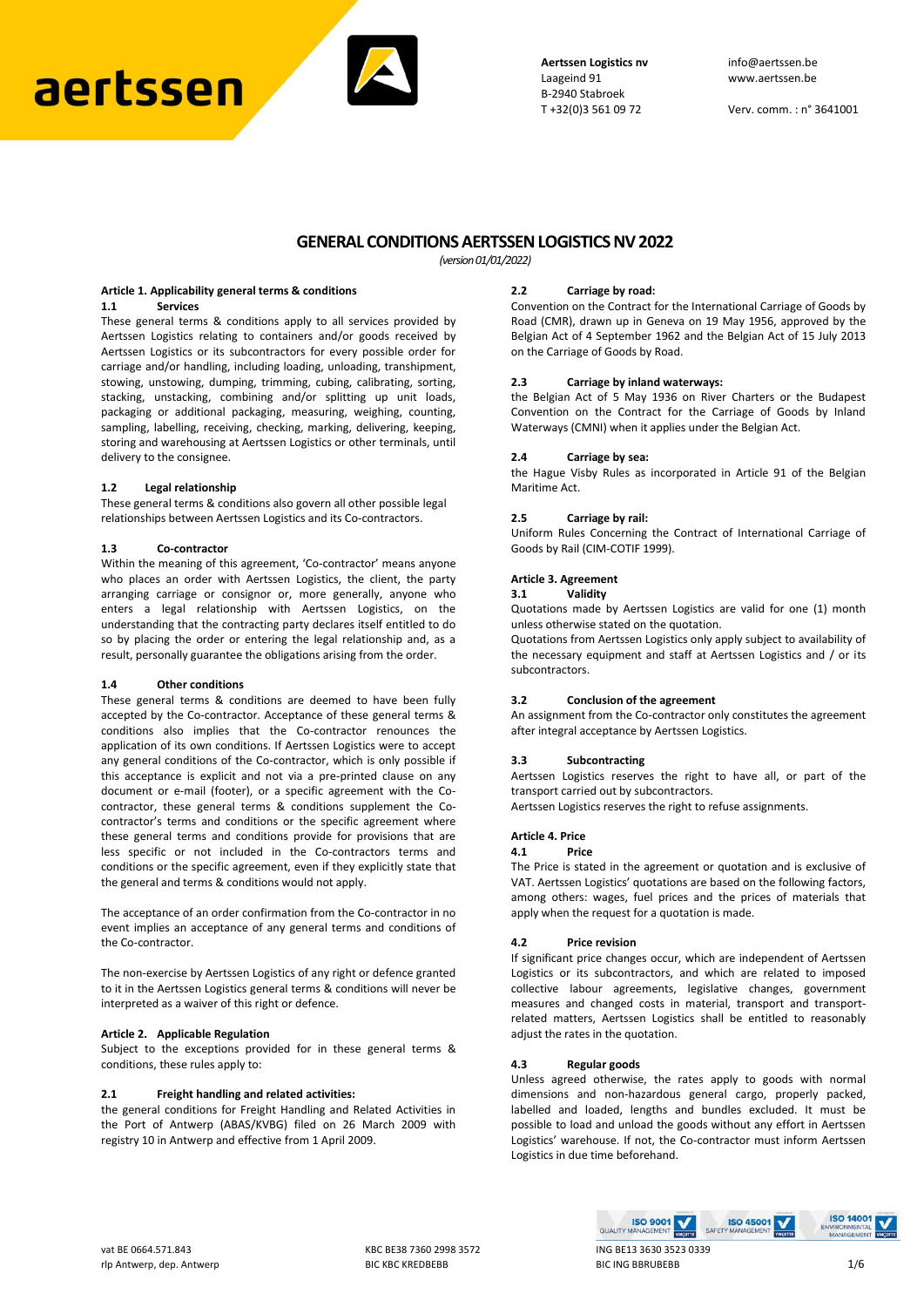

# **4.4 Exclusive costs**

The costs of weighing, sampling, counting and repairs, crane costs, additional packaging, extra costs for handling heavy objects or resulting from demurrage days, night work, work after 5 pm on weekdays (i.e. outside normal working hours from 8.00 am to 15.30 pm) or on Saturdays, Sundays and public holidays, storage costs for goods missing a consignment, security costs, tarpaulins, standing charges, goods in transit insurance and costs of inspection, care and/or surveillance of the goods are never included in the offer and will be charged separately if the Co-contractor places an order with Aertssen Logistics to provide these services.

# **4.5 Supplementary costs**

All unforeseen costs shall be borne by the Co-contractor. These costs, without this list being exhaustive, relate to:

- custom duties, (problems with) customs or other formalities.
- increased transport costs.
- waiting and immobilization times.
- costs due to delay and/or late delivery.
- (additional) bank charges, changed exchange rates.
- any other levies/taxes imposed.

These supplementary costs can be charged separately and subsequently to the Co-contractor.

Delivery periods, arrival and departure dates are not guaranteed by Aertssen Logistics unless otherwise agreed in writing in advance. The mere mention by the Co-contractor of a delivery term does not bind Aertssen Logistics.

# **Article 5. (Costs of) cancellation of the assignment**

Cancellation of the assignment by the Co-contractor will always entail full reimbursement by the Co-contractor of all costs already incurred by Aertssen Logistics.

If the Co-contractor cancels an agreement:

- on the working day before the day on which the goods were to be loaded,
- on that day itself,
- or on any calendar day in-between the two days,

Aertssen Logistics shall be entitled to 70% of the total price.

If the Co-contractor cancels the agreement when the Goods are already loaded, 100% of the fee is payable.

# **Article 6. Immobilization of transport means**

Vehicle immobilization times and fees during loading or unloading will be agreed between the parties, subject to a maximum of one (1) hour, unless otherwise agreed. Other immobilization times and fees will always be charged additionally to the Co-contractor.

# **Article 7. Organization of transport**

# **7.1 Mode**

Aertssen Logistics freely determines the way in which this transport will be carried out for each transport order (route, means of transport, accommodation, loading and unloading places, etc.).

# **7.2 Subcontractors**

Aertssen Logistics reserves the right to have all, or part of the transport performed by subcontractors. If a more restrictive liability regime applies to transport performed by a subcontractor than provided for in these General Terms & Conditions, this liability regime will also apply to the relationships between Aertssen Logistics and the Co-contractor.

# **7.3 (Alternative) delivery**

If the place of delivery cannot be reached by the vehicle due to hazards or government regulations specific to this place or if goods cannot be delivered to the final destination because of congestion (at the terminal or in the port), Aertssen Logistics may freely choose an alternative place or method of delivery and all additional costs, including demurrage, will be payable by the Co-contractor.

#### **Article 8. Obligations and liability co-contractor 8.1 Statutory provisions**

The Co-contractor undertakes to place assignments in conformity with the statutory provisions applicable to freight handling and/or the respective carriage and to indemnify Aertssen Logistics in this respect against all adverse consequences those assignments could have for Aertssen Logistics.

#### **8.2 Necessary information**

When placing an order with Aertssen Logistics, the Co-contractor undertakes to provide all information and documents that are necessary and useful to Aertssen Logistics in due time, and in writing, prior to the execution of the order, including but not limited to:

- a correct and accurate description of the goods including type, number, weight, condition, and hazard class.
- the nature of the loading unit.
- the mass of the load/goods and each loading unit.
- the position of the center of gravity of each loading unit if not in the middle.
- the external dimensions of each loading unit.
- any restrictions on stacking and direction to be applied during transport.
- the friction coefficient of the goods, if not listed in Annex B of EN 12195:2010 or in the
- Annex of the IMO/UNECE/ILO Code of Practice for Packing of Cargo Transport Units.
- any additional information required for the correct securing of loads and for respecting the maximum permissible mass and axle loads of the vehicle.
- all instructions and restrictions relating to the protection, handling, or presence of goods or to the execution of the order in general.
- all instructions on protecting employees.

# **8.3 Requirements goods**

The Co-contractor also bears full responsibility for (1) placing all necessary marks on the goods relating to their characteristics, (2) providing sound packaging material, unless it is customary not to pack the goods, (3) providing points for hoisting, attaching, rigging and lashing that must be sufficiently strong, durable and practical for handling, carriage and storage, and (4) inspecting the goods in advance so they cannot cause environmental or other damage during handling, carriage, or storage.

# **8.4 Correctness information and documents**

The information and documents provided to Aertssen Logistics are not binding Aertssen Logistics if Aertssen Logistics could not reasonably verify their accuracy.

# **8.5 Hazardous goods**

The Co-contractor must strictly observe these rules for the handling and transport of hazardous goods: designation of those goods under the applicable regulations, in particular the hazard class; prior written notification of the nature of the hazard and any precautions to be taken; handing over the documents accompanying the ADR/ADNR hazardous goods charts (for carriage by road and sea) to Aertssen Logistics or its agents by the time the goods and/or containers are received.

If goods whose hazardous nature has not been reported to pose a danger to the means of transport, the terminal, employees or third parties between acceptance and delivery, Aertssen Logistics and its subcontractors may take all useful measures relating to the container

**ISO 45001**<br>SAFETY MANAGEMENT

**ISO 9001** OUALITY MANAGEM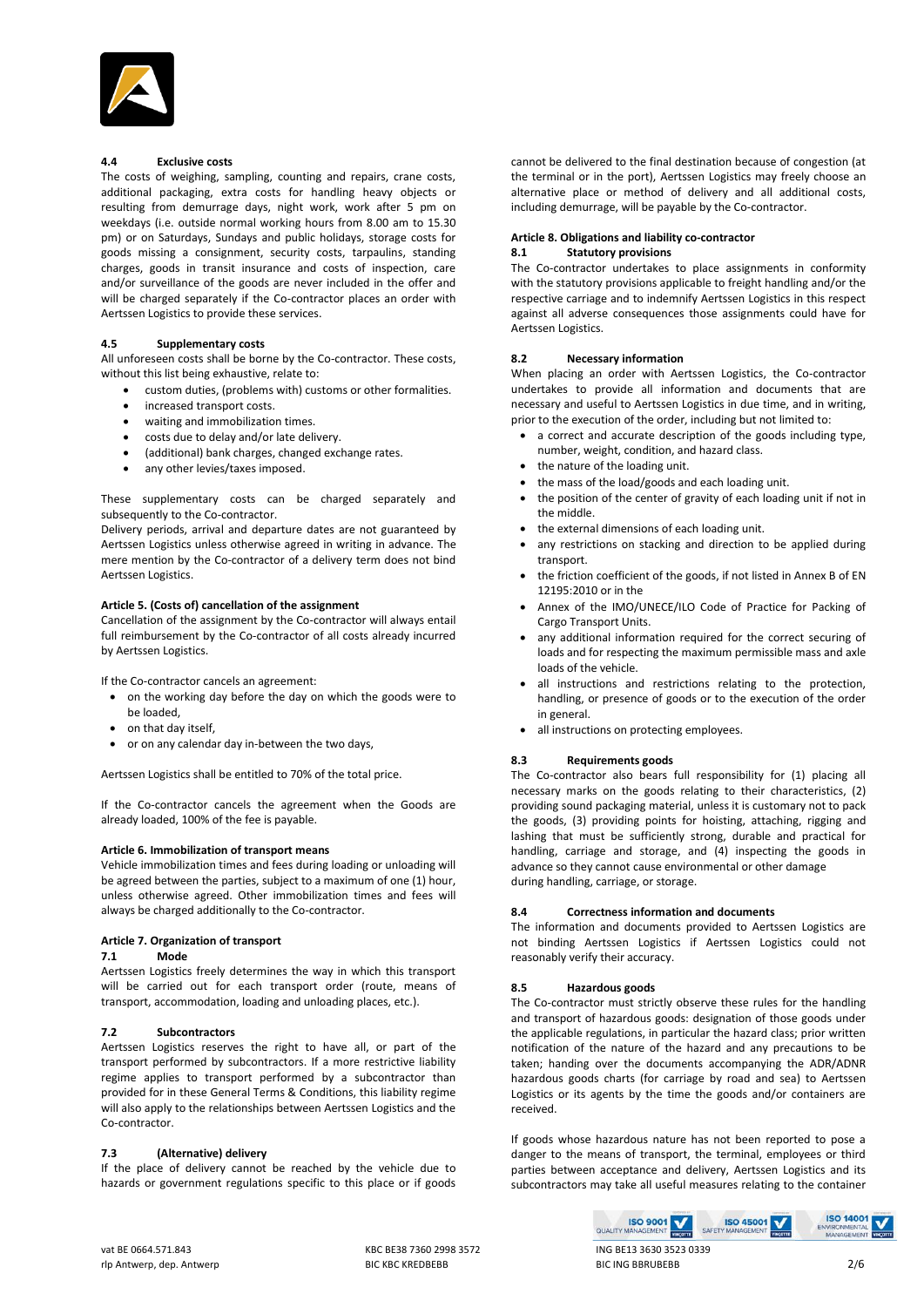

and its contents to remove that danger without the Co-contractor being entitled to any compensation.

The associated costs are payable by the Co-contractor, who will remain liable to pay the agreed carriage charges.

#### **8.6 Unsuitable vehicle/stowage/packaging**

If Aertssen Logistics cannot execute the order because the vehicle used by the carrier or the stowage applied proves to be unsuitable, or if the packaging proves not to be sturdy enough to properly secure the load, the Co-contractor and/or consignor will be fully liable for the resultant costs and damage.

#### **8.7 Checks installations – warehouses – equipment**

The Co-contractor may check the installations, warehouses, machinery, and equipment for suitability prior to using them. Absent such an inspection or any reasoned reservation of rights, the Cocontractor will be deemed to have found them suitable.

# **8.8 Custom services**

# **Direct representation**

If the Co-contractor requests Aertssen Logistics to provide customs and customs technical services for goods within the EU, this will only be effected if the Co-contractor authorises and assigns Aertssen Logistics as their Customs Representative in accordance with Article 18 et seq. Union Customs Code (Regulation No. 952/2013 / EU) to submit any and all declarations required by the customs law (and other legal provisions, if applicable) in the name and on behalf of the Co-contractor and as stipulated by the 'procedures for direct representation' defined under the above Paragraph.

#### **Indirect representation**

If the Co-contractor requests Aertssen Logistics to provide customs and customs technical services for goods outside the EU, this will only take place on the basis of an authorization, whereby the Cocontractor orders Aertssen Logistics as the Customs Representative in accordance with Article 18 et seq. Union Customs Code (Regulation No. 952/2013 / EU), the declarations required by customs legislation and, to the extent possible from other legislation, to be made "in the joint name and on behalf of the Co-contractor" and thus under the aforementioned article foreseen regime of "indirect representation". The Co-contractor undertakes vis-à-vis Aertssen Logistics to provide

adequate provision prior to the execution of its assignment to cover the levies, taxes, appurtenances, and securities that will be due in the context of the execution of its assignment.

# **8.9 Statutory regulations**

In an order for transport, the Co-contractor is responsible for observing all statutory regulations relating to the goods to be carried. The Co-contractor must fully indemnify Aertssen Logistics against all adverse consequences if statutory regulations are not observed, including fines, additional tax assessments, supplementary payments and suretyships based on economic and customs regulations.

# **8.10 Maximum load weight**

The Co-contractor may not urge or pressurize Aertssen Logistics to load the vehicles above the legally permitted maximum load weight, contrary to the applicable legislation and/or to have goods carried that are not suitable for carriage.

# **8.11 Breach of obligations**

The Co-contractor is liable for losses, damage, clean-up charges, costs or other adverse consequences directly or indirectly resulting from one or more breaches of the above obligations. The Co-contractor indemnifies Aertssen Logistics against any recovery and must compensate Aertssen Logistics for any loss, damage, and costs it incurs because of a breach of the above obligations, even if the breach is attributable to third parties.

# **8.12 Voluntarily Intervention**

If Aertssen Logistics is approached by third parties for matters that may relate to the goods, the handling or the transport of the goods, the Contracting Party will, at the first request of Aertssen Logistics intervene voluntarily as a party, regardless of whether this dispute is pending before a court or (an) arbitrator(s), and so even if there is already a procedure between Aertssen Logistics and the Contracting Party.

# **8.13 Fines**

If an administrative authority or court considers Aertssen Logistics liable as 'client', 'shipper', 'carrier' and/or 'consignor' within the meaning of the Belgian Act of 15 July 2013 on the Carriage of Goods by Road and the Royal Decree of 27 July 2017 (more specifically Article 3 §3) and imposes criminal and/or administrative fines on Aertssen Logistics, the Co-contractor must fully indemnify Aertssen Logistics against such criminal and administrative fines in the event all cargo information required by law was not provided to Aertssen Logistics in advance or the Co-contractor provided incorrect cargo information to Aertssen Logistics.

#### **Article 9. Obligations and Liability of Aertssen Logistics 9.1 Mandatory rules**

Aertssen Logistics does not bear liability towards the Co-contractor other than it could bear under the applicable mandatory rules of law.

# **9.2 Proven fault**

If damage and/or loss of containers and/or goods is caused during operations not governed by mandatory legal rules (including custody of goods), Aertssen Logistics will be liable only if commits an actual proven error.

#### **9.3 Limited liability**

Aertssen Logistics is only liable for the material damage and/or loss which is the direct consequence of his proven fault. Under no circumstances more than the actual damage will be compensated for. The liability of the assignee is limited to EURO 2 per kg of damaged or lost gross weight.

For steel products (such as coils, sheets, plates, slabs, pipes, tubes, beams, bars, blooms, billets, wire rods and cast-iron pipes) a liability limitation of EURO 1000 per package will be considered.

The maximum liability regardless of the number of packages for each claim of damage, shall in no case exceed EURO 25,000 per event or series of events caused by one and the same cause. For damage caused to the ship or means of transport, the maximum liability shall not exceed EURO 25,000, -.

In case of convergence of several claims relating to damage caused to the ship or the means of transport, loss and/or damage of goods or materials made available by the assignor or by third parties, the total liability shall not exceed EURO 50,000,- irrespective of the number of prejudiced parties.

# **9.4 Exemption from liability**

Aertssen Logistics is exempted from all liability in the following cases:

- all immaterial, indirect, and/or consequential damage such as but not limited to delays, harbour dues, demurrage, loss of profits, fines, and/or similar levies.
- all damage and loss occurring before or after the actual execution of the task by the assignee.
- shortage of personnel.
- theft.
	- defect in the goods and/or the packing.
	- flooding, whirlwind, natural disaster, explosion, and fire, whoever or whatever may be the cause thereof.

**ISO 45001**<br>SAFETY MANAGEMENT

• error of third parties and/or of the assignor.

**ISO 9001** OUALITY MANAGEM

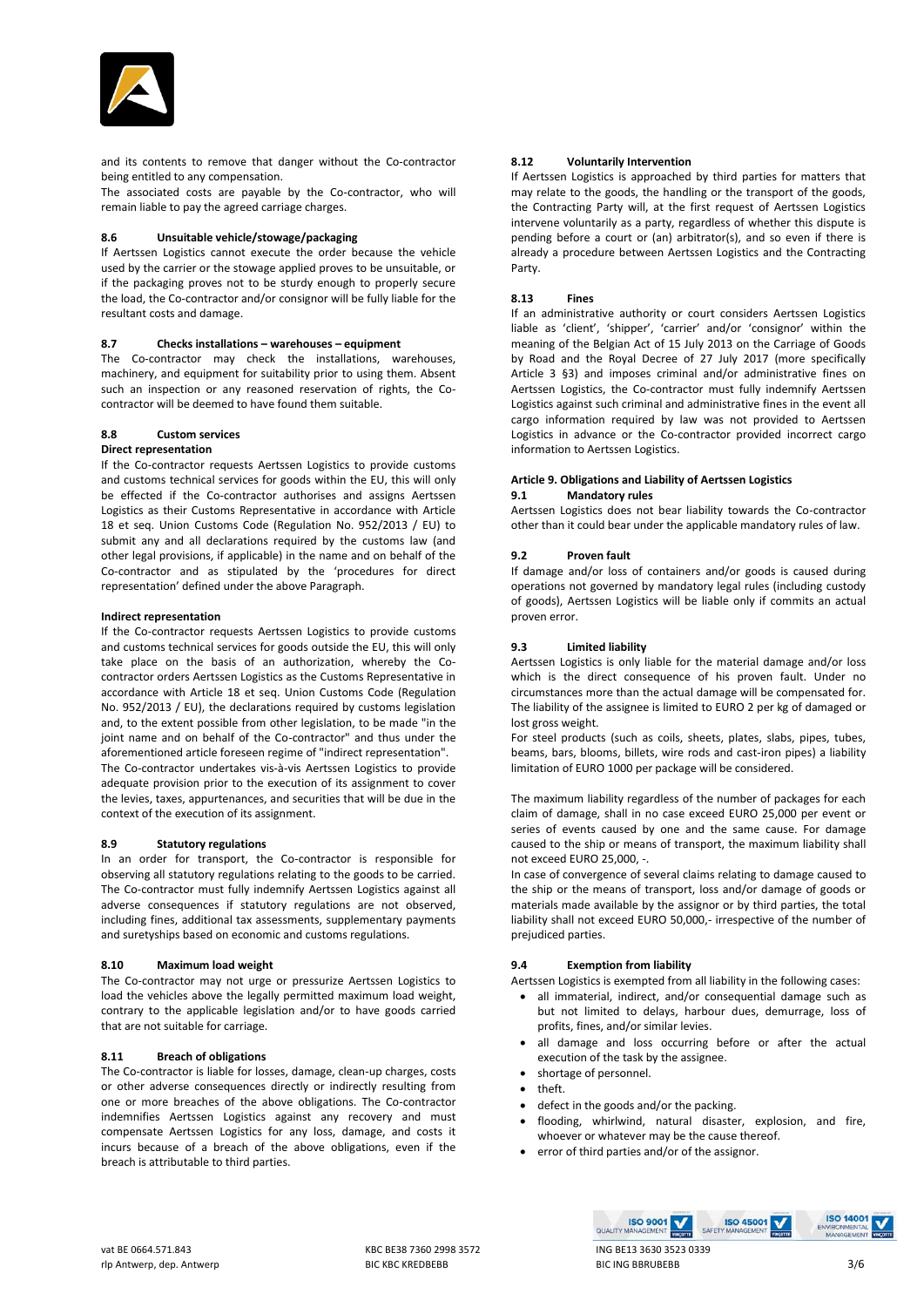

- failure to communicate or incorrect communication of data or instructions or communicating incorrect or incomplete data or instructions by the assignor and/or by third parties.
- any claim resulting from an unforeseeable defect of the equipment of the assignee.

#### **9.5 Exemption of liability - force majeure**

"Force Majeure" means the occurrence of an event or circumstance that prevents a party from performing one or more of its contractual obligations under the contract, if and to the extent that the party affected by the impediment proves:

- a. that such impediment is beyond its reasonable control; and
- b. that it could not reasonably have been foreseen at the time of the conclusion of the contract; and
- c. that the effects of the impediment could not reasonably have been avoided or overcome by the Affected Party.

Are **never** considered Force Majeure:

- the bankruptcy of the Co-contractor, or of its Client,
- a strike or lock-out of the personnel of Co-contractor or his Client.

Aertssen Logistics can only release itself from its contractual obligations with regard to the mere transport orders by invoking force majeure, insofar as this appeal does not relate to obligations falling within the scope of the CMR Convention.

**9.5.1** Where an affected Party fails to perform one or more of its contractual obligations because of default by a third party whom it has engaged to perform the whole or part of the contract, the contracting party may invoke Force Majeure only to the extent that all requirements of article 9.5 are met for both the affected Party and the third party.

**9.5.2** In the absence of proof to the contrary, the following events are deemed to satisfy all conditions of article 9.5 and the affected Party only must prove that all conditions of article 9.5 are satisfied to qualify Force Majeure:

- war (whether declared or not), hostilities, invasion, act of foreign enemies, extensive military mobilisation.
- civil war, riot, rebellion and revolution, military or usurped power, insurrection, act of terrorism, sabotage, or piracy.
- currency and trade restriction, embargo, sanction.
- act of authority whether lawful or unlawful, compliance with any law or governmental order.
- expropriation, seizure of works, requisition, nationalisation.
- pandemic, epidemic, natural disaster or extreme natural event.
- explosion, fire, destruction of equipment, prolonged break-down of transport, telecommunication, information system or energy.
- general labour disturbance such as boycott, strike and lock-out, go-slow, occupation of factories and premises**.**

Where it has been demonstrated that the damage could have been caused by one or more of the events mentioned above, it shall be presumed that it was or is the cause thereof.

These circumstances and causes have only been cited as examples without any restrictive character.

**9.5.3** The Affected Party shall give notice of the event without delay to the other Party.

**9.5.4** A Party successfully invoking this Clause is relieved from its duty to perform its obligations under the Contract and from any liability in damages or from any other contractual remedy for breach of contract, from the time at which the impediment causes inability to perform, provided that the notice thereof is given without delay. If

notice thereof is not given without delay, the relief is effective from the time at which notice thereof reaches the other Party.

The other Party may suspend the performance of its obligations, if applicable, from the date of the notice.

**9.5.5** Where the effect of the impediment or event invoked is temporary, the consequences set out under article 9.5 shall apply only if the impediment invoked prevents performance by the Affected Party of its contractual obligations. The Affected Party must notify the other party as soon as the impediment ceases to impede performance of its contractual obligations. The temporary impediment shall not constitute a reason for failure to perform the Agreement but shall merely suspend it.

The affected Party shall promptly notify the other Party as soon as the impediment no longer impedes the performance of its obligations.

The Affected Party is under an obligation to take all reasonable measures to limit the effect of the event invoked upon performance of the contract.

**9.5.6** Where the duration of the impediment invoked has the effect of substantially depriving the contracting parties of what they were reasonably entitled to expect under the contract, either Party has the right to terminate the contract by notification within a reasonable period to the other Party. Unless otherwise agreed, the parties expressly agree that the contract may be terminated by either Party if the duration of the impediment exceeds sixty (60) days.

#### **9.6 Unforeseen circumstances**

By "unforeseen circumstances" is meant:

events of such a nature as to give rise to a contractual imbalance, which the parties did not intend and of which the other Party cannot reasonably expect the Agreement to be maintained unchanged.

**9.6.1** The following events are a.o. regarded as unforeseen circumstances:

• bad weather conditions.

• technical failures, malfunctioning of equipment,

without this list being exhaustive.

**9.6.2** Even if a Party to a contract is bound to perform its contractual duties if events have rendered performance more onerous than could reasonably have been anticipated at the time of the conclusion of the contract, if a Party can prove that:

- the continued performance of its contractual duties has become excessively onerous due to an event beyond its reasonable control which it could not reasonably have been expected to have considered at the time of the conclusion of the contract; and
- it could not reasonably have avoided or overcome the event or its consequences,

the Parties are bound, within a reasonable time of the invocation of this Clause, to negotiate alternative contractual terms which reasonably allow to overcome the consequences of the event.

# **9.7 Late delivery**

Aertssen Logistics is liable for damage because of late delivery only if it has guaranteed a transport or delivery period in writing. This liability for late delivery will always be limited to the agreed carriage charges.

# **9.8 Safe place of (un)loading**

Aertssen Logistics warrants that the place of loading and unloading will always be accessible for the carriage of goods safely and after correct notification from the carrier.

**ISO 45001**<br>SAFETY MANAGEMENT

**ISO 9001** OLIALITY MANAGEM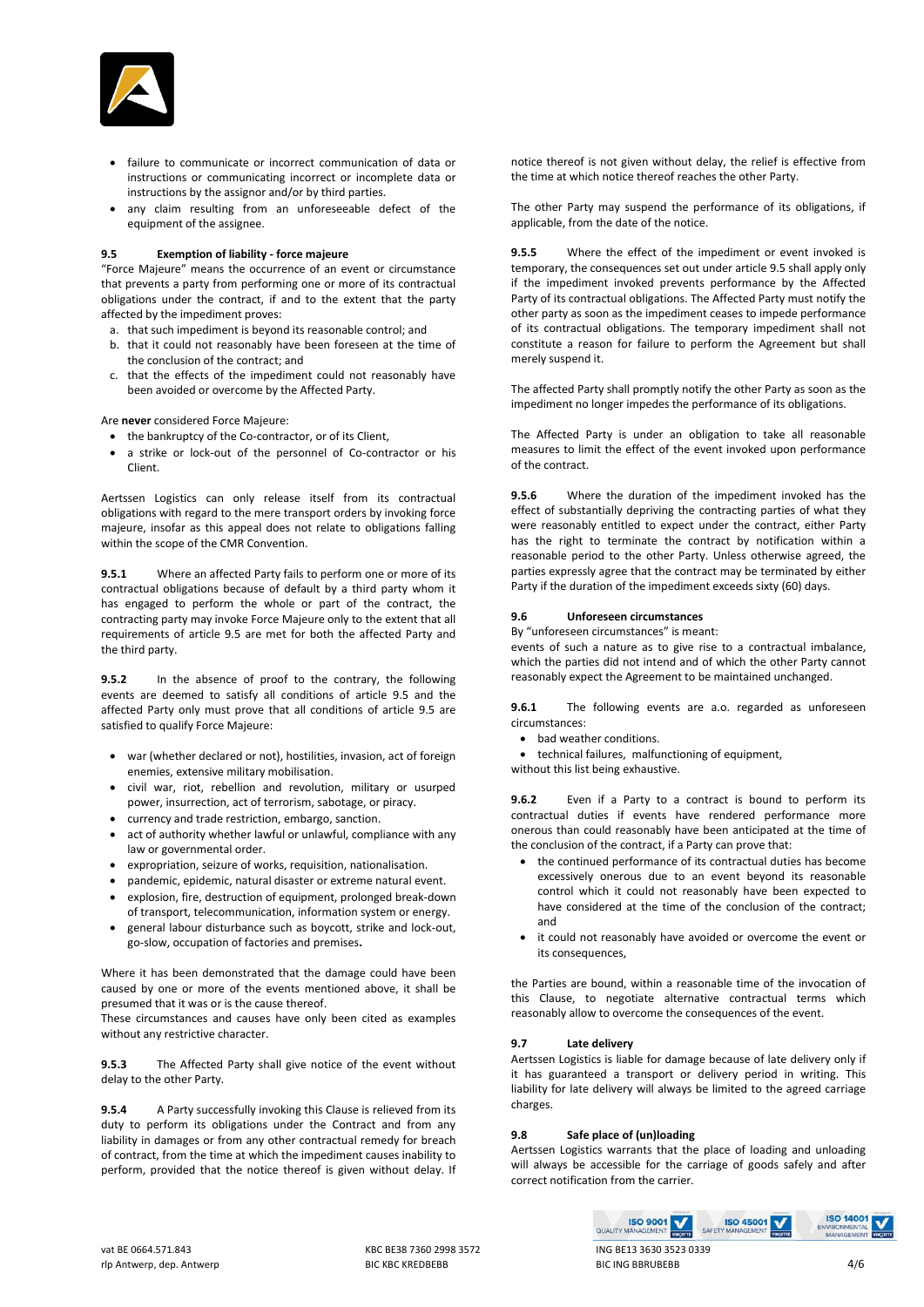

# **9.9 Securing load**

Aertssen Logistics does not secure the cargo / goods, unless otherwise agreed in writing.

# **Article. 10 Claims**

#### **10.1 Claim**

Any claim against Aertssen Logistics will lapse if a written and reasoned notice of default or objection has not been issued by the date on which Aertssen Logistics' work ends.

# **10.2 Proof**

The Co-contractor's acceptance of containers and/or goods without a timely written notice of default or objection will serve as proof that the containers and/or goods were delivered in the same condition as at the time of their acceptance.

# **10.3 Prescription**

Notwithstanding the above provisions, any claim against Aertssen Logistics will become prescribed one year after any damage, deficiency and/or losses are determined, or, if these are disputed, one year after the invoice date, unless the law provides for a shorter period.

# **Article 11. Payment conditions**

#### **11.1 Acceptance of Invoice**

If the Co-contractor has not filed any comments, complaints, or objection within eight (8) calendar days of receiving the invoice from Aertssen Logistics, the invoice shall be deemed to be irrevocably and without reservation accepted by the Co-contractor. Complaints made eight (8) calendar days or later after receipt of the invoice by the Cocontractor are no longer admissible. If a part of the invoice is challenged, the objection must clearly indicate which part of the invoice is challenged and to what amount this query relates. Since the invoice remains fully due and payable, regardless of the objection, the client undertakes to pay at once, in the case of a partial objection, at least the uncontested amount or the amount corresponding to the uncontested part, in accordance with the General Terms & Conditions, without this provision undermining in any way the chargeability and the collectability of the other parts and amounts and the applicability of the General Terms & Conditions in this matter.

# **11.2 Payment conditions**

Notwithstanding Article 6 of the ABAS/KVBG conditions referred to in Article 2.1 above, the invoices of Aertssen Logistics are payable in cash within thirty (30) days of the invoice date at Aertssen Logistics' registered office, unless otherwise agreed.

#### **11.3 Payment costs**

All possible payment costs, bank charges or commissions shall be borne by the Co-contractor.

# **11.4 Late payment**

In the event of failure to pay on the invoice due date:

- all amounts due to Aertssen Logistics, also the amounts that have not yet expired are legally due and payable without any notice of default.
- any delay in payment shall automatically and without notice give rise to the application of an interest rate of 1% per month from the due date, to be capitalised automatically and immediately, without notice.
- any delay in payment shall automatically and without notice lead to a flat rate compensation of 10% on the outstanding balance, with a minimum of EURO 125. This reasonable compensation of 10% does not exclude payment of a compensation for administration of justice nor of any other proven costs of collection.
- Aertssen Logistics is no longer obliged to (further) execution and can suspend all deliveries immediately and without prior notice.
- all permitted payment terms expire, and Aertssen Logistics may decide to further execute the agreement under the strict condition that the price due is fully settled before delivery is made.

#### **11.5 Netting**

In accordance with the provisions of Articles 14 and 15 of the Financial Security Act of 15 December 2004 (Wet Financiële Zekerheid "WFZ"), the Parties declare that they agree with the principle of "netting" in the event of insolvency proceedings, seizure, or any other form of concourse. Where appropriate, the Parties will automatically compensate and settle all current and future debts in relation to each other.

This debt comparison /compensation will in any case be opposable to the liquidator and the other concurrent creditors, who will therefore not be able to object to the debt comparison carried out by the Parties.

#### **Article 12. Securities**

#### **12.1 Right to dispose of the goods**

The Co-contractor confirms that he may dispose over the Goods entrusted to Aertssen Logistics and that these are not encumbered with any seizure. If the Goods however prove to be encumbered, the Co-contractor will indemnify Aertssen Logistics against all claims and costs by third parties.

# **12.2 Right of lien and retention**

Aertssen Logistics shall be entitled to exercise a lien and/or right of retention on all equipment and/or Goods which Aertssen Logistics handles, transports or stores or which are in Aertssen Logistics' possession at any time, by way of security for payment of all amounts owed by the Co-contractor or will owe Aertssen Logistics for any reason whatsoever.

Despite any insolvency, any assignment of debts, any form of attachment and any concurrence, Aertssen Logistics will be able to apply either a set-off or novation to the obligations of Aertssen Logistics vis-à-vis the Co-contractor and the obligations of the latter vis-à-vis Aertssen Logistics. This right is in no way affected by the notification of an insolvency, assignment of debts, any form of attachment or any concurrence.

#### **Supplementary costs made in relation to the goods**

If the payment conditions as provided for under Article 11.3. are not met, as a result of which Aertssen Logistics is obliged to exercise his right of pledge and/or retention, the Co-contractor shall bear all supplementary costs such as the cost of storage, custody, and demurrage.

# **12.3 Indivisible claim**

The various claims of Aertssen Logistics against the Co-contractor, even if they relate to different consignments and to goods which are no longer in its possession, constitute a single and indivisible claim of which Aertssen Logistics may exercise all its rights and privileges.

# **Article 13. Processing of Personal data**

#### **13.1 GDPR**

Aertssen Logistics undertakes to comply with the applicable legislation on data protection, the General Data Protection Regulation (GDPR) 2016/679 and ensures that its personnel and subcontractors also observe this legislation.

# **13.2 Controller**

Aertssen Logistics collects and processes personal data, that Aertssen Logistics receives from the Co-contractor, for the purpose of performance of the agreement, the maintaining of Co-contractors'

**ISO 9001** OUALITY MANAGEM